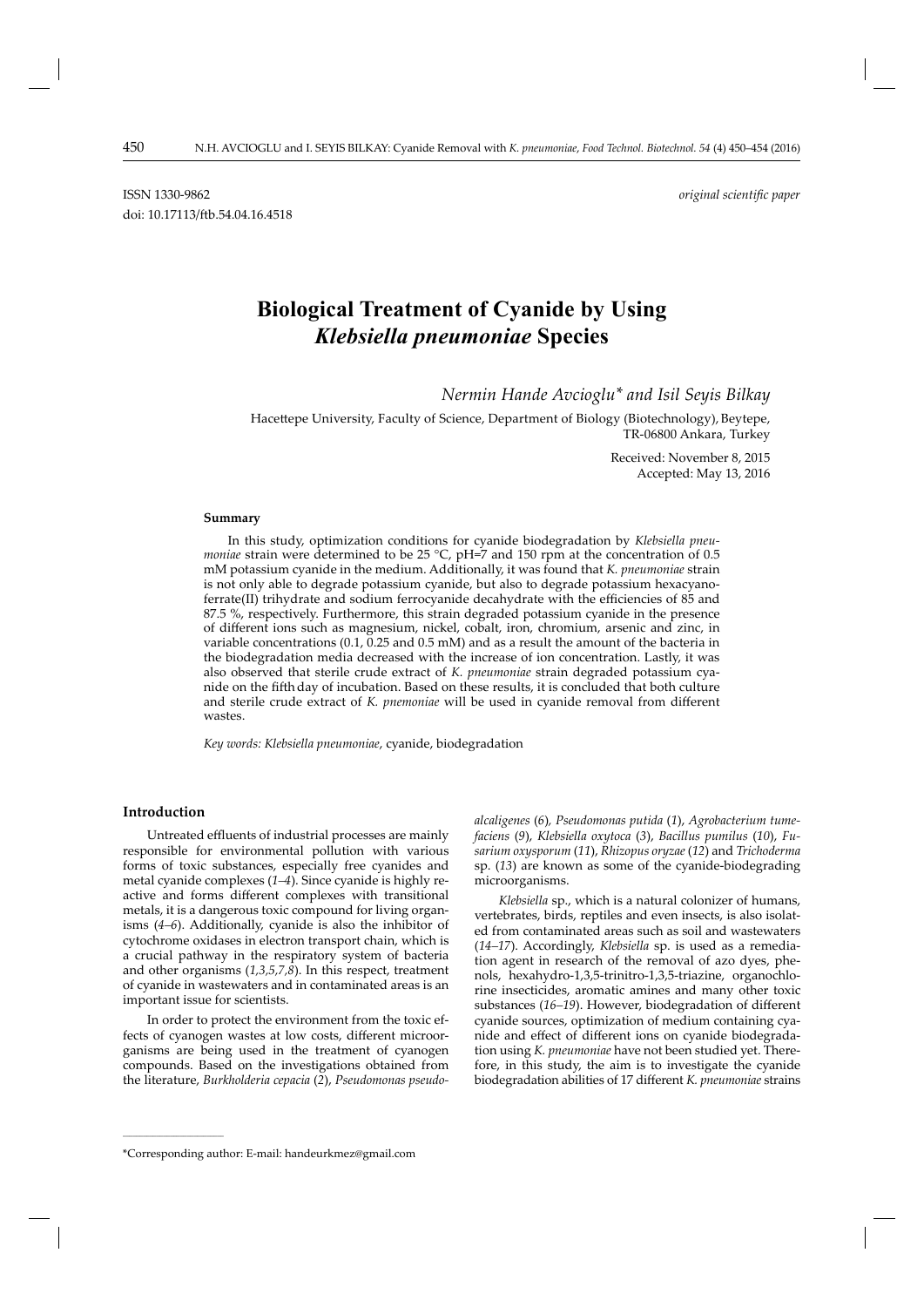and to select the most efficient one, as well as to determine the effects of optimization conditions for cyanide biodegradation process. Additionally, biodegradation efficiency of *K. pneumoniae* in the presence of different cyanide compounds (potassium hexacyanoferrate(II) trihydrate, potassium tetracyanonickelate(II) hydrate and sodium ferrocyanide decahydrate) was also determined. Furthermore, the effects of different ions as contaminants in the biodegradation medium and the efficiency of sterile crude extract of *K. pneumoniae* strain as an extracellular product on cyanide biodegradation were also investigated.

### **Materials and Methods**

## *Klebsiella pneumoniae strains and growth conditions*

Seventeen different *Klebsiella pneumoniae* strains were investigated according to their cyanide degradation efficiencies. Accordingly, *K. pneumoniae* strains were inoculated into the biodegradation medium and incubated at 30 °C and 150 rpm for 5 days (Certomat BS-I; Sartorius, Tokyo, Japan). At the end of the incubation, the most effective strain in cyanide degradation was identified by using 16S rRNA analysis which showed similarity to *K. pneumoniae*  ATCC 13883 strain (Refgen, Ankara, Turkey). Accordingly, this Kp2 strain was used for the rest of the study.

### *Biodegradation medium*

*K. pneumoniae* strains were incubated in the Luria Bertani broth (enrichment medium) at 37 °C and 150 rpm for log phase (Certomat BS-I; Sartorius). After the incubation, absorbance of the culture was adjusted to 1.0 at *λ*=600 nm spectrophotometrically (UV 1700; Shimadzu, Tokyo, Japan) (*3*). *Klebsiella* culture was inoculated in the biodegradation medium (pH=7) containing (in g/L): glucose 1, K<sub>2</sub>HPO<sub>4</sub> 0.5, KH<sub>2</sub>PO<sub>4</sub> 0.5, MgSO<sub>4</sub> 0.05 (20) at the volume ratio 1:10. Incubation was performed at 30 °C and 150 rpm for 5 days (Certomat BS-I; Sartorius). The experiment was performed in triplicate.

# *Analysis of potassium cyanide biodegradation products*

Residual cyanide concentration was assessed by using modified picric acid method (21) as follows:  $0.5$  mL of 0.5 % (by mass per volume) picric acid solution and 0.5 mL of  $0.25$  M Na<sub>2</sub>CO<sub>3</sub> solution were added into  $0.5$  mL of culture supernatant. This mixture was boiled for 5 min, then diluted to 10 mL with 8.5 mL of distilled water and cooled under tap water for 30 min, after which its absorbance was measured spectrophotometrically at *λ*=520 nm (model UV 1700; Shimadzu).

Modified nesslerization method (22) was also used to evaluate the concentration of ammonia in the biodegradation medium. Accordingly, 0.5 mL of culture supernatant was diluted with 0.5 mL of distilled water, 0.05 mL of EDTA (0.01 mol) and 2 mL of Nessler's reagent (Merck, Darmstadt, Germany) were added into the diluted sample and after 10 min the absorbance of the solution was measured spectrophotometrically at *λ*=425 nm (UV 1700; Shimadzu).

Finally, growth of *K. pneumoniae* Kp2 strain in the biodegradation medium was measured spectrophotometrically at *λ*=600 nm (UV 1700; Shimadzu).

## *Eff ects of physiological conditions on potassium cyanide biodegradation*

Effects of incubation period  $(1 \text{ to } 4 \text{ days})$ , initial pH value (3 to 10), incubation temperature (20 to 50  $^{\circ}$ C), initial KCN concentration (0.25 to 2 mM) and rotation speed (0 to 200 rpm) were investigated in order to determine optimal potassium cyanide biodegradation conditions by *K. pneumoniae* Kp2 strain. The experiments were performed in triplicate.

## *Eff ect of ions on potassium cyanide biodegradation process*

The effect of magnesium, nickel, cobalt, iron, chromium, arsenic, copper and zinc ions on the biodegradation of potassium cyanide was also investigated. In this respect, ion concentrations of 0.1, 0.25 and 0.5 mM were added into the biodegradation medium separately and *K. pneumoniae* Kp2 strain was inoculated into it at the volume ratio 1:10. Incubation was carried out at 25 °C and 150 rpm for 3 days (Certomat BS-I; Sartorius). The experiment was performed in triplicate.

# *Biodegradation of diff erent cyanide sources by K. pneumoniae*

In order to investigate the biodegradation ability of K. pneumoniae against different cyanide compounds (potassium hexacyanoferrate(II) trihydrate, potassium tetracyanonickelate(II) hydrate and sodium ferrocyanide decahydrate), biodegradation medium was prepared by using 0.5 mM of each cyanide compound separately. *K. pneumoniae* Kp2 was inoculated into this medium at the volume ratio 1:10 and incubation was performed at 25 °C and 150 rpm for 3 days (Certomat BS-I; Sartorius). The experiment was performed in triplicate.

# *Eff ect of K. pneumoniae crude extract on potassium cyanide biodegradation*

*K. pneumoniae* Kp2 was incubated into the biodegradation medium at the volume ratio 1:10 and incubation was performed at 25 °C and 150 rpm for 3 days (Certomat BS-I; Sartorius). After incubation, cultures were centrifuged at 2200×*g* for 5 min (Eppendorf Centrifuge 5417R; Hamburg, Germany). Culture supernatant was taken and sterilized by using  $0.45 \mu M$  cellulose acetate filter (Sartorius) to obtain sterile crude extract of *K. pneumoniae* Kp2. Accordingly, different mass per volume ratios of this sterile crude extract (10, 20, 30, 40 and 50 %) were inoculated into the biodegradation medium separately and incubation was performed at 25 °C and 150 rpm (Certomat BS-I; Sartorius) in order to examine the biodegradation efficiency of sterile crude extract. The experiment was performed in triplicate.

#### **Results and Discussion**

Industrial discharge of cyanide and cyanogen compounds may have serious effect on living organisms (*3,4,23*). Therefore, the contaminated wastewaters or soils must be treated before disposal in order to protect the environment (5). Accordingly, different chemical treatments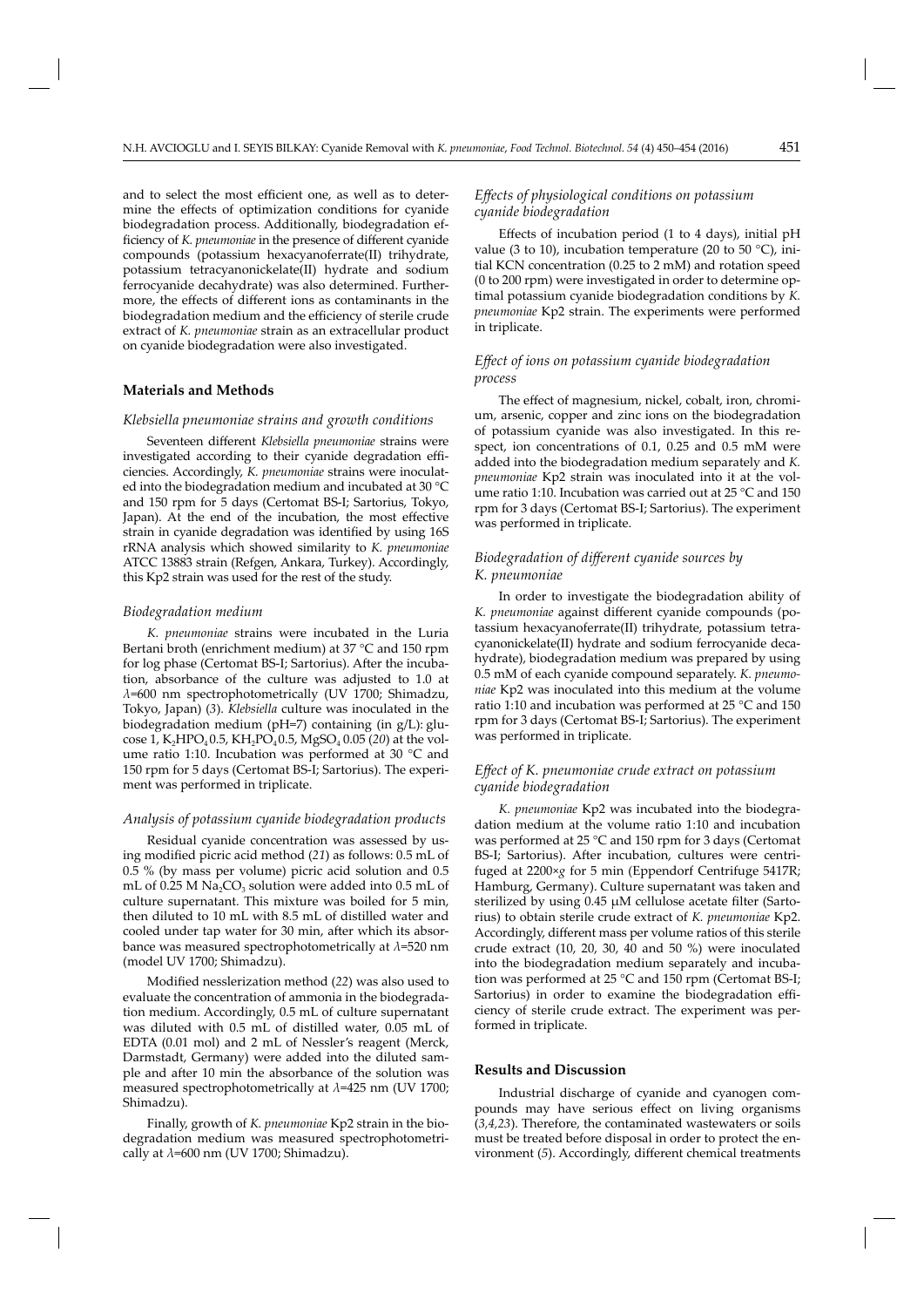are used in order to detoxify cyanide and its derivatives. However, when chemical treatments are used, additional methods are required to detoxify the by-products that are produced. In contrast to chemical treatment, biological treatments form nontoxic end products such as ammonia, so they are seen to be more advantageous and successful than the chemical ones (*1,4,5,7,10,24–26*). In this respect, biodegradation of cyanide by using different microorganisms including bacteria, fungi and plants are used in cyanide biodegradation processes (*27,28*).

In this study, biodegradation abilities of seventeen different *K. pneumoniae* strains were investigated and Kp2 was selected as the most effective one (Fig. 1). This strain was determined to be similar to *K. pneumoniae* ATCC 13883 by 16S rRNA analysis.



Fig. 1. Biodegradation of potassium cyanide by different *K*. *pneumoniae* strains (Kp1–Kp17)

Optimization conditions for cyanide degradation by *K. pneumoniae* Kp2 were investigated for application in different contaminated soils and wastewaters including cyanogen compounds. As a result, complete degradation of potassium cyanide was observed on the third day (Fig. 2) under the optimal conditions of 0.5 mM initial potassium cyanide concentration (Fig. 3), initial pH=7 (Fig. 4), rotation speed of 150 rpm (Fig. 5) and incubation temperature of 25 °C (Fig. 6). Growth of *K. pneumoniae* Kp2 under different conditions and formation of ammonia by degradation of potassium cyanide are also shown in Figs. 2–6.



Fig. 2. Effect of incubation period on cyanide biodegradation by *K. pneumoniae* Kp2



Fig. 3. Effect of initial cyanide concentration on cyanide biodegradation by *K. pneumoniae* Kp2



Fig. 4. Effect of initial pH on cyanide biodegradation by *K*. *pneumoniae* Kp2



Fig. 5. Effect of rotation speed on cyanide biodegradation by *K*. *pneumoniae* Kp2



Fig. 6. Effect of temperature on cyanide biodegradation by *K*. *pneumoniae* Kp2

Literature shows that co-cultures of *Ralstonia* sp. and *Klebsiella pneumoniae* degraded tetracyanonickelate in 48 h (*29*). Another study concluded that *P. pseudoalcaligenes* degraded sodium cyanide in 14 days (*6*). It was determined that *Acremonium strictum* degraded tetracyanonickelate in 85 h and *Cryptococcus humicola* in 60 h (*30*). Previous research found that concentrated resting cells of *Klebsiella oxytoca* degraded 0.58 mM of potassium cyanide in 32 h and 0.9 mM of potassium cyanide in 80 h (*5*). Furthermore, immobilized cells of *K. oxytoca* degraded approx. 91 % of 1 mM KCN in 20 h (*4*) and anaerobically degraded tetracyanonickelate in 60 h (*8*). In accordance with this study, incubation temperature of 25–30 °C (*2–6,8,29*), pH= 6.5–7.5 (*3–5,8,29–31*) and rotation speed of 100–200 rpm (*8,29,31,32*) were determined as optimal conditions for biodegradation of different cyanide and cyanogen compounds in different research papers.

Additionally, in this study *K. pneumoniae* Kp2 degraded potassium hexacyanoferrate(II) trihydrate and sodium ferrocyanide decahydrate with the efficiencies of 85 and 87.5 % in three days, respectively (data not shown). Therefore, these results indicate that *K. pneumoniae* Kp2 can be used as alternative bacteria in the biotreatment of wastewaters contaminated with different cyanide sources.

In addition to cyanide, arsenic, chromium, copper, iron, nickel and zinc in gold mining industry, cadmium, chromium, copper, nickel and zinc in metal and electroplating industries, are the main contaminants of untreated industrial effluents (3,33). These ions bind with cya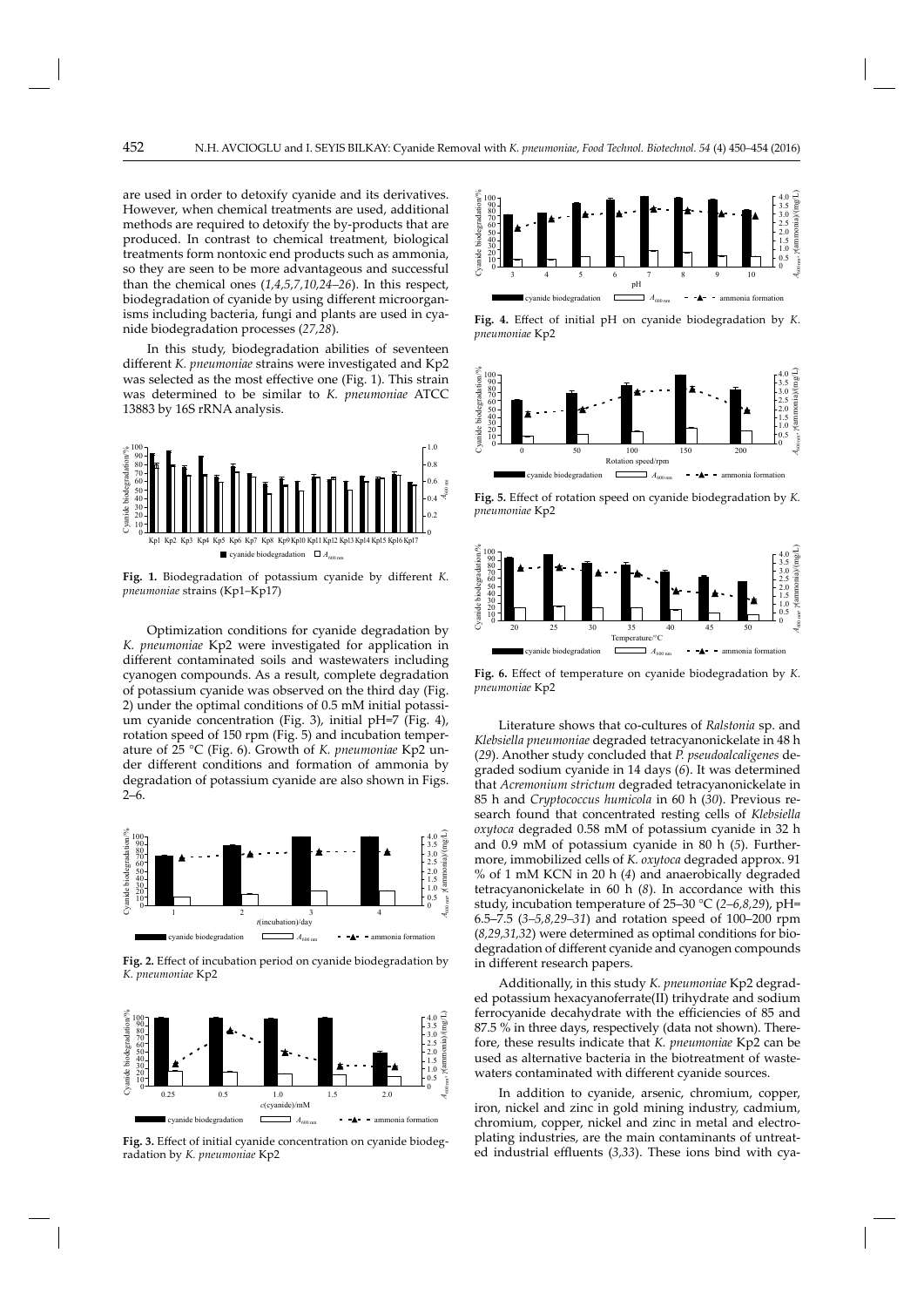nide and form various compounds that exhibit different stability and toxicity (31,20). In this respect, different concentrations of ions (0.1, 0.25 and 0.5 mM) were added into the biodegradation medium and the correlation between cyanide biodegradation and the growth of *K. pneumoniae*  Kp2 in the presence of ions was investigated. As a result, *K. pneumoniae* Kp2 was found to degrade KCN in the presence of different ions except for copper at concentration of 0.5 mM. Additionally, in accordance with the other studies the amount of the bacteria in the biodegradation medium was found to decrease with the increase of ion concentration (Fig. 7). However, this drop does not inhibit the biodegradation efficiency of *K. pneumoniae*, except for media containing 0.5 mM of arsenic (2 %), zinc (6 %) and chromium (8 %) (Table 1). Therefore, these results indicated that *K. pneumoniae* Kp2 strain can be used as a remediation agent in the treatment of cyanogen wastes.



Fig. 7. Effect of different ions on the growth  $(A_{600 \text{ nm}})$  of *K. pneumoniae* Kp2 in cyanide biodegradation process

Table 1. Cyanide biodegradation in the presence of different concentrations of ions

|     | c/mM                     |      |          |
|-----|--------------------------|------|----------|
| Ion | 0.1                      | 0.25 | 0.5      |
|     | Cyanide biodegradation/% |      |          |
| Mg  | 94                       | 72   | 86       |
| Ni  | 84                       | 74   | 27       |
| Co  | 98                       | 86   | 88       |
| Fe  | 100                      | 99   | 72       |
| Cr  | 72                       | 63   | 8        |
| As  | 56                       | 43   | 2        |
| Cu  | 83                       | 20   | $\Omega$ |
| Zn  | 79                       | 68   | 6        |

Lastly, apart from full biodegradation of potassium cyanide by sterile crude extract of *K. pneumoniae* observed on the third day in this study, it was observed that 50 % of crude extract fully degraded potassium cyanide on the fifth day (Fig. 8). This result indicates that not only the



Fig. 8. Effect of incubation period on cyanide biodegradation by different concentrations of sterile crude extract of *K. pneumoniae* Kp2 culture of *K. pneumoniae* but also its crude extract have the ability to degrade KCN.

### **Conclusions**

The results of this research demonstrated the efficiency of *Klebsiella pneumoniae* and its sterile crude extract in the biodegradation of different cyanogen compounds. Additionally, *K. pneumoniae* Kp2 is a useful strain in the treatment of cyanogen wastes in the presence of different ions (magnesium, nickel, cobalt, iron, chromium, arsenic, copper and zinc) that are principal pollutants besides cyanide in wastes. Therefore, this strain and its sterile crude extract seem to be convenient agents for cyanide removal from wastewaters and soils.

#### *Acknowledgement*

This work is part of N. H. Avcioglu's PhD Thesis and is funded by Hacettepe University Scientific Research Projects Coordination Unit (Project number: 014 D03 601 004), Beytepe, Ankara, Turkey.

#### **References**

- 1. Chatpawala KD, Babu GRV, Vijaya OK, Kumar KP, Wolfram JH. Biodegradation of cyanides, cyanates and thiocyanates to ammonia and carbon dioxide by immobilized cells of Pseudomonas putida. J Ind Microbiol Biotechnol. 1998;20:28–33. htt p://dx.doi.org/10.1038/sj.jim.2900469
- 2. Adjei MD, Ohta Y. Factors affecting the biodegradation of cyanide by Burkholderia cepacia C-3. J Biosci Bioeng. 2000; 89:274–7.

http://dx.doi.org/10.1016/S1389-1723(00)88833-7

 *3*. Kao CM, Lin CC, Liu JK, Chen YA, Wu LZ, Chene SC. Biodegradation of the metal–cyano complex tetracyanonickelate (II) by Klebsiella oxytoca*.* Enzyme Microb Technol. 2004;35: 405–10.

http://dx.doi.org/10.1016/j.enzmictec.2004.05.010

 *4*. Chen CY, Kao CM, Chen SC. Application of Klebsiella oxytoca immobilized cells on the treatment of cyanide wastewater. Chemosphere. 2008;71:133–9.

http://dx.doi.org/10.1016/j.chemosphere.2007.10.058

- *5*. Kao CM, Liu JK, Lou HR, Lin CS, Chen SC. Biotransformation of cyanide to methane and ammonia by Klebsiella oxytoca. Chemosphere. 2003;50:1055–61. htt p://dx.doi.org/10.1016/S0045-6535(02)00624-0
- *6*. Luque-Almagro VM, Huertas MJ, Martínez-Luque M, Moreno-Vivián C, Roldán MD, et al. Bacterial degradation of cyanide and its metal complexes under alkaline conditions. Appl Environ Microbiol. 2005;71:940–7. http://dx.doi.org/10.1128/AEM.71.2.940-947.2005
- *7*. Pereira PT, Arrabaça JD, Amaral-Collaço MT. Isolation, selection and characterization of a cyanide-degrading fungus from an industrial effluent. Int Biodeterior Biodegrad. 1996;37:45-52.

http://dx.doi.org/10.1016/0964-8305(95)00086-0

- *8.* Chen CY, Kao CM, Chen SC, Chen TY. Biodegradation of tetracyanonickelate by Klebsiella oxytoca under anaerobic conditions. Desalination. 2009;249:1212–6. http://dx.doi.org/10.1016/j.desal.2009.06.036
- *9*. Potivichayanon S, Kitleartpornpairoat R. Biodegradation of cyanide by a novel cyanide-degrading bacterium. World Academy of Science, Engineering and Technology. 2010;42: 1362–5.